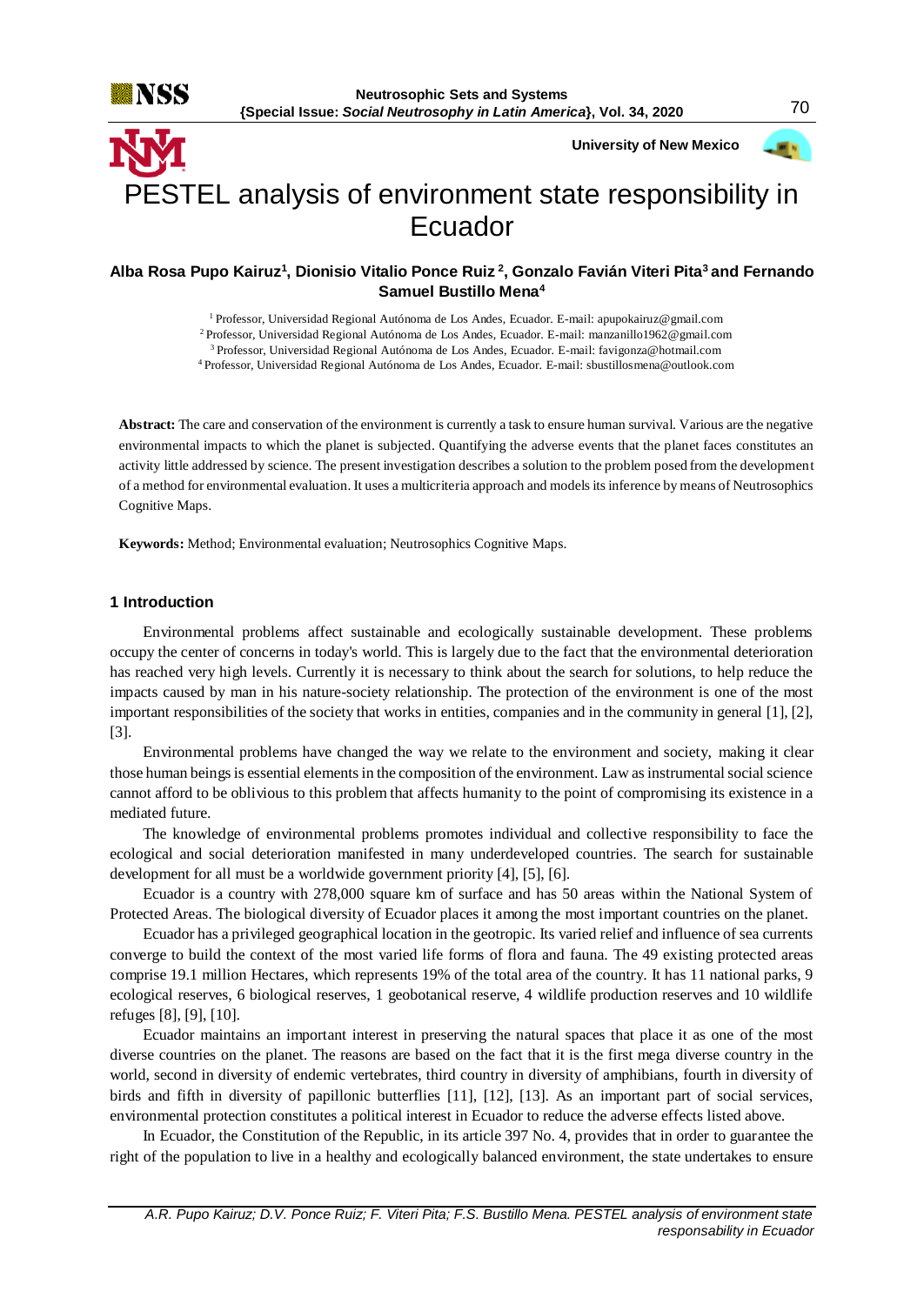the intangibility of protected natural areas , in such a way that the conservation of biodiversity and the maintenance of the ecological functions of ecosystems are guaranteed [14], [15], [16].

## **2 Preliminaries**

This section of the research describes the set of elements that facilitates the understanding of the proposal from the theoretical point of view. It starts by addressing the environmental issue. The negative effects on the environment that climate change fosters are introduced. The Neutrosophical Cognitive Maps are characterized as an element of inference for the development of the present investigation. In addition, the theory of neutrosophics numbers is introduced.

### **2.1 Medio Environment**

The environment is defined as a system of abiotic, biotic and social elements with which man interacts, while adapting to it, transforming it and using it to meet his needs. It must be conceived in its entirety, being part of it; the built, the personal and the collective; the economic, the social, the cultural, the technological, the ecological, the aesthetic, which demonstrates the integrality and what this term represents [17], [18].

Concern for environmental problems became evident in the mid-twentieth century, as a result of pollution caused by accelerated industrial development. The prevailing economic growth model had direct implications for environmental degradation and the impact of natural resources [19].

Preventing the environment from being mistreated implies ensuring its recomposition, repairing the effects caused and eliminating the causes that have caused its deterioration. This implies a high level of civil responsibility, which displays the legal treatment of environmental damage [17], [20]. In general, environmental damage is irreversible.

In the field of environment and ecosystem prevention is the starting point for environmental protection and a need for study and development, being considered as a guiding principle [21], [22]. The process that governs the implementation of activities aimed at preserving the environment and the quality of life of society is called environmental management [23].

Environmental management is a continuous process of actions that generates the definition of environmental sustainability policy, planning, action, review and improvement of the performance of a company. Environmental damages are mainly caused by the overexploitation of natural resources and the environmental degradation to which ecosystems are subjected.

## **2.2 Climate change**

Climate change is considered as the biggest problem to be confronted by humanity. The United Nations framework convention on climate change to Paris defined climate change as the climate change that is directly or indirectly attributed to human activity that alters the composition of the world atmosphere and adds to the natural variability of the climate observed during periods of comparable time [24], [25].

Among the most analyzed consequences of climate change is the increase in greenhouse gases [26], [27], [28], the increase of the temperature, the decrease of the water resources, deterioration of the biodiversity, alterations in the agriculture and the vegetal cover and the contamination of the oceanic environments [29], [30]. Figure 1 shows an image that illustrates the negative effect of climate change on the environment.



**Figure 1.** Negative effects of climate change on the environment

*A.R. Pupo Kairuz; D.V. Ponce Ruiz; F. Viteri Pita; F.S. Bustillo Mena. PESTEL analysis of environment state responsability in Ecuador*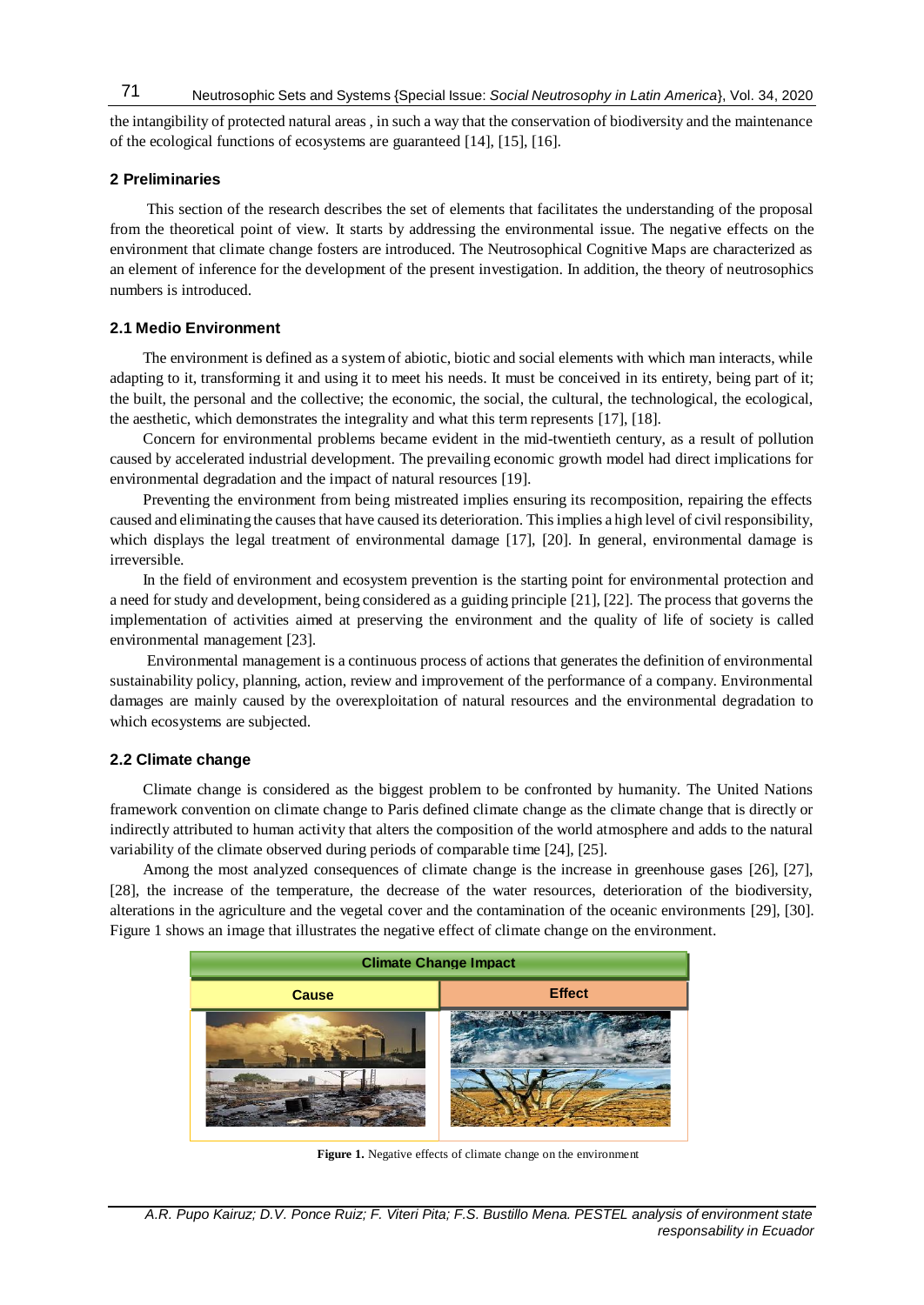## **2.3 Fuzzy Cognitive Map**

Causal modeling is useful for understanding the decision making process. Causality is generally seen as a precise relationship: the same cause always causes the same effect. But in the everyday world, the links between cause and effect are often imprecise or imperfect by nature [31], [\[32\]](#page-7-0).

In many problems it is impossible to express the probabilities accurately to represent causation. One option in this scenario is to represent the degree of influence between one concept and another through diffuse logic using the Diffuse Cognitive Map (MCD) [\[33,](#page-7-1) 34].

DCMs are diffuse models with feedback to represent caution, they combine the theoretical tools of cognitive maps, fuzzy logic, neural networks, semantic networks, expert systems and nonlinear dynamic same line [\[35\]](#page-7-2).

This technique allows modeling the system with feedback. In the diagram, each node represents a fuzzy set or event that occurs to some degree. With the use of this technique, the benefits of visual modeling, simulation and prediction are also obtained.

A DCM can be represented through a directed graph in which nodes represent concepts and arcs indicate causal relationship. The intensity of the causal relationship is represented by diffuse values. An adjacency matrix is used to represent the connectivity between nodes [\[36](#page-7-3) , [37\]](#page-7-4).

Scenario analysis contributes to the identification of different alternatives to reach a future state. It is a flexible strategic planning method frequently used in technology management [\[38,](#page-7-5) [39\]](#page-8-0).

### **2.4 Neutrosophic Cognitive Map**

Neutrosophy was proposed by Florentín Smarandache for the treatment of neutralities [\[40\]](#page-8-1). This has formed the basis for a series of mathematical theories that generalizes classical and fuzzy theories such as neutrosophical sets and neutrosophical logic. The original definition of truth value in neutrosophical logic is shown as:

 $N \{(T,I,F): T,I,F \subseteq [0,1]\}$ , in which: T, represents the degree of belonging. I, the degree of undefined. F, the falsehood.

What represents a neutrosophical evaluation, considered as a mapping of a group of propositional formulas to N, and for each sentence p to obtain the result through equation 1.

 $v(p) = (T, I, F)$  (1)

Mathematically a Neutrosophic Cognitive Map (NCM) can be defined using a 4-tuple  $(C, W, A, f)$ Where:

 $C = \{C_1, C_2, C_3, \ldots, C_N\}$  represents the set of graph concepts,

 $W: (Ci, Ci) \rightarrow wij$  is a function that associates a causal value wij with each pair of neurons  $(Ci, Ci)$ .

The values  $wij$  denote the direction and intensity of the edge that connects the concept  $Ci$  with the neuron  $Ci$ where the matrix of weights  $W$  defines the behavior of the system.

 $A: (C_i) \to A_i$  is a function that associates a degree of activation  $Ai \in \mathbb{R}$  every concept  $Ci$  of the system, during the time  $t$  ( $t = 1,2,...,T$ ). In addition, the map uses a function  $f: \mathbb{R} \to [0,1]$  to maintain the degree of activation of each concept in the appropriate range.

## **3 Method for environmental assessment state responsibility**

This section describes the method for environmental assessment. It bases its operation by Neutrosophic Cognitive Map. It nourishes its processing by means of static analysis with the objective of determining the most important nodes of the graph. This is achieved from the application of graph theory, specifically of centrality metrics.

While traditional relationships are appropriate to describe relationships such as inheritance. Diffuse sets are better at capturing relationships in which there are different degrees of belonging such as neighborhood. Figure 2 shows a general scheme with the operation of the proposed method.



**Figure 2.** Scheme of the operation of the proposed method.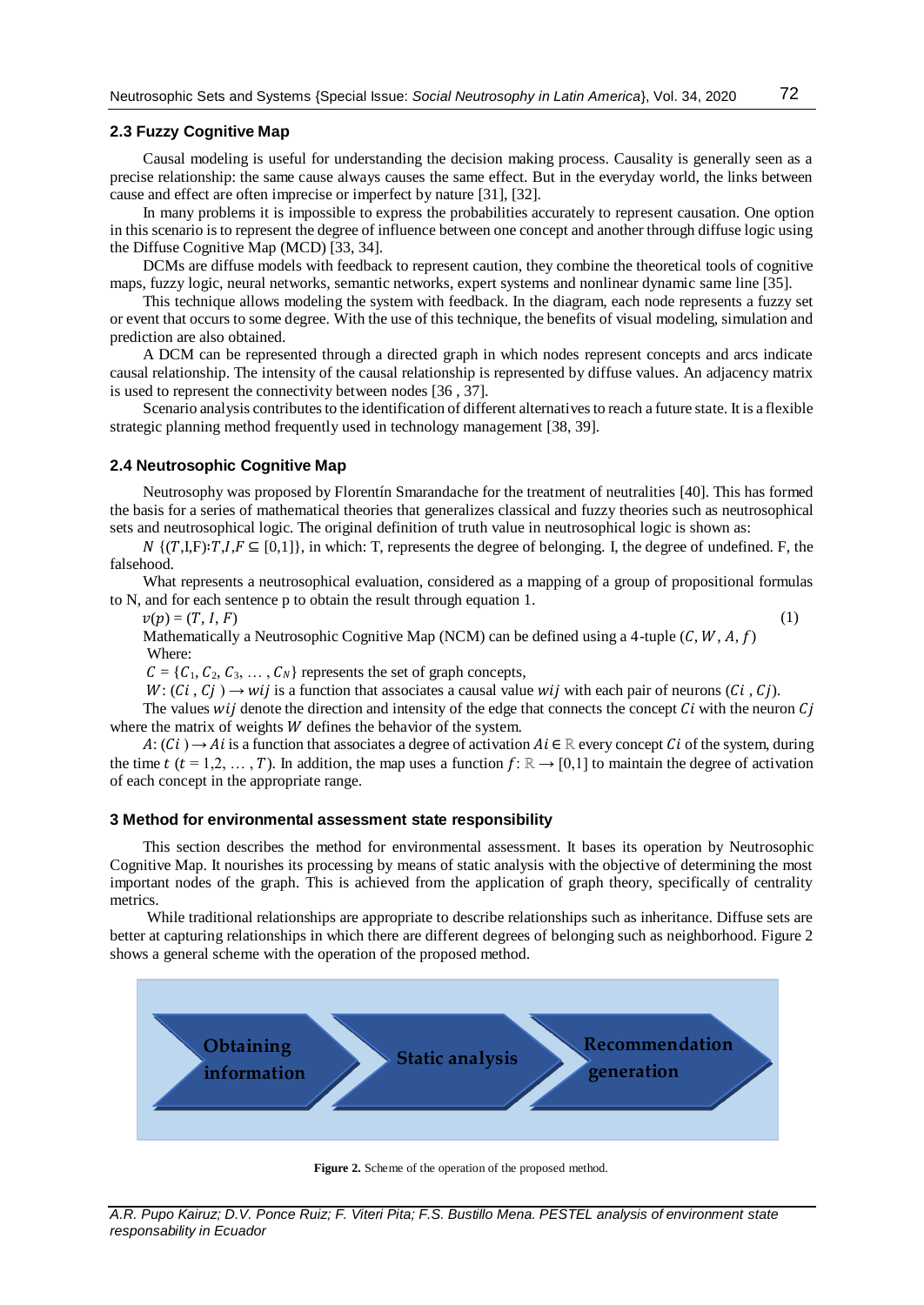The proposed method is structured in three fundamental stages: Stage 1 obtaining information, Stage 2 implementation of static analysis, Stage 3 generation of recommendations. A description of the steps of the proposed method is given below.

Stage 1. Obtaining information:

The stage of obtaining the information consists in determining the environmental indicators that are evaluated. From which the assessment criteria on which the inference of the method is based are identified. You must ensure that:

The criteria identified meet the condition expressed in equation (2).

$$
C = \{C_1...C_n\}(n \ge 2) \tag{2}
$$

The criteria domain *C* is finite.

Once the evaluation criteria have been determined, the causal relationships expressed on the evaluation criteria are determined. The causal relationships are expressed in the adjacency matrix representing the basis for the operation of the next stage of the method.

Stage 2 2. Static analysis:

The static analysis allows obtaining the causal conceptual centrality of the Neutrosophic Cognitive Map; it is obtained from the relationships expressed in the adjacency matrix. The modeled parameters are degree of output od, degree of input id and centrality C [\[41\]](#page-8-2). Using the equations (3, 4 and 5) the modeled parameters are obtained.

Degree of output obtained by the equation (3)

$$
od_i = \sum_{i=1}^n \left\| I_{ij} \right\| \tag{3}
$$

Degree of input obtained through the equation (4)

$$
id_i = \sum_{i=1}^n \left\| I_{ji} \right\| \tag{4}
$$

Centrality obtained through the equation (5)

$$
C_i = od_i + id_i \tag{5}
$$

Stage 3. Generation of recommendations:

Without losing generality, the inference process in an NCM can be defined mathematically using two components: a status vector  $A_{1\times N}$  which represents the degree of activation of the map concepts, and a matrix of causal weights  $W_{N\times N}$  which defines the interaction between neurons.

The following equation  $(6)$  summarizes this process, which consists in calculating the state vector  $A$  over time, for an initial condition  $A_0$ . Similarly to other neuronal systems, the activation of  $C_i$  the neurons that directly affect the concept will depend on the activation  $C_i$  and of the causal weights associated with said concept [22], [23].

$$
A_i^{(t+1)} = f\left(\sum_{i=1; j \neq i}^n W_{ji} A_i^{(t)}\right)
$$
 (6)

Where:

 $A_i^{(t+1)}$ : it is the value of the concept C<sub>i</sub> in the step t+1 of simulation.

 $A_i^{(t)}$ : it is the value of the concept C<sub>j</sub> in the step t of the simulation.

W<sub>ii</sub>: it is the weight of the connection which goes from the concept C<sub>i</sub> to the concept C<sub>i</sub> and f (x) is the activated function.

#### **4 Method implementation through a case study in Ecuador**

The proposal has been implemented in the social context in the Quevedo city of Ecuador. The environmental situation of the Quevedo Canton is not exceptional in terms of the deterioration exhibited by the remaining small cantons in the country. The main elements of the implemented method are described below.

Stage 1: Obtaining information.

During the process of obtaining information, scientific research methods were used from which environmental assessments were identified. Table 1 shows the criteria obtained.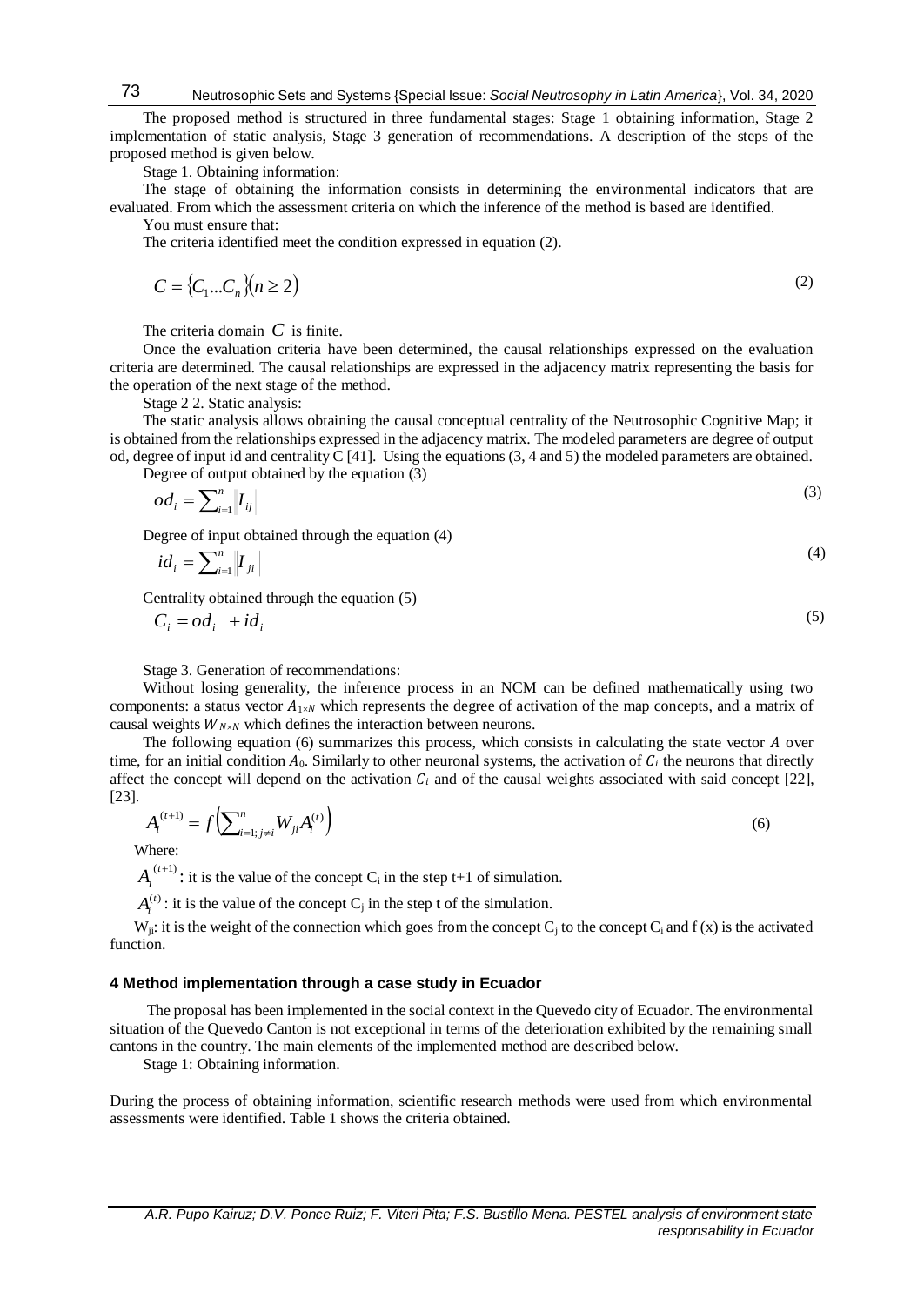| <b>Criteria</b> | <b>Description</b>                          |  |  |  |  |
|-----------------|---------------------------------------------|--|--|--|--|
| $C_1$           | Natural resources with degradation          |  |  |  |  |
| C <sub>2</sub>  | Deforestation by logging of primary forests |  |  |  |  |
| $C_3$           | <b>Biodiversity</b> loss                    |  |  |  |  |
| $C_4$           | Loss of water quality                       |  |  |  |  |
| $C_5$           | Imbalance in the food chain - ecological    |  |  |  |  |
| $C_6$           | Soil erosion - sedimentation                |  |  |  |  |
| C <sub>7</sub>  | Fragmentation - isolation of populations    |  |  |  |  |
| $C_8$           | Pollution (soil, air, water)                |  |  |  |  |
| C0              | Species migration                           |  |  |  |  |

**Table 1.** Evaluation criteria.

With the use of a multi-expert approach, the causal relationships of the criteria presented are determined. For the process, three experts were consulted who issued their ratings. As a final result, the aggregate adjacency matrix shown in Table 2 was obtained.

|               | $C_1T, I, F$   | $C_2$ T, I, F  | $C_3$ T, I, F  | $C_4$ T, I, F  | $C_5$ T, I, F  | $C_6$ T, I, F  | $C_7$ T, I, F | $Cs$ T, I, F  |
|---------------|----------------|----------------|----------------|----------------|----------------|----------------|---------------|---------------|
| $C_1$ T, I, F |                | [0.25,         | [0.5,          | [0.5,          | [0.25,         | [0.5,          |               |               |
|               | [0, 0, 0]      | $0.5, 0.75$ ]  | $0.25,0$ ]     | $0.25,0$ ]     | 0.25.0         | 0.25,0         | [0.25, 0.0]   | [0.25, 0.0]   |
| $C2$ T, I, F  | [0.50,         |                | [0.75,         | [0.75,         | [0.75,         | [0.75,         | [0.25,        | [0.75,        |
|               | $0.25, 0.75$ ] | [0, 0, 0]      | $0.5, 0.25$ ]  | $0.5, 0.25$ ]  | $0.5, 0.25$ ]  | $0.5, 0.25$ ]  | $0.25,0$ ]    | $0.5, 0.25$ ] |
| $C_3$ T, I, F | [0.5,          | [0.50,         |                | [0.5,          | [0.75,         | [0.5,          | [0.5,         | [0.25,        |
|               | $0.25,0$ ]     | $0.25, 0.75$ ] | [0, 0, 0]      | $0.25,0$ ]     | $0.5, 0.25$ ]  | $0.25,0$ ]     | $0.25,0$ ]    | $0.25,0$ ]    |
| $C_4$ T, I, F | [0.75,         | [0.25,         | [0.50,         |                |                | [0.5,          | [0.5,         | [0.5,         |
|               | $0.5, 0.25$ ]  | $0.5, 0.75$ ]  | $0.25, 0.75$ ] | [0, 0, 0]      | [0.5, 0.25, 0] | $0.25,0$ ]     | $0.25,0$ ]    | $0.25,0$ ]    |
| $C5$ T, I, F  | [0.5,          | [0.5,          | [0.5,          | [0.50,         |                | [0.5,          | [0.5,         | [0.25,        |
|               | $0.25,0$ ]     | 0.25,0]        | $0.25,0$ ]     | $0.25, 0.75$ ] | [0, 0, 0]      | $0.25,0$ ]     | $0.25,0$ ]    | $0.25,0$ ]    |
| $C_6$ T, I, F | [0.25,         | [0.5,          | [0.25,         | [0.5,          | [0.50,         |                | [0.5,         | [0.5,         |
|               | $0.25,0$ ]     | $0.25,0$ ]     | $0.5, 0.75$ ]  | $0.25,0$ ]     | $0.25, 0.75$ ] | [0, 0, 0]      | $0.25,0$ ]    | $0.25,0$ ]    |
| $C_7$ T, I, F |                | [0.5,          | [0.5,          | [0.5,          |                | [0.50,         |               | [0.25,        |
|               | [0.25, 0.0]    | $0.25,0$ ]     | $0.25,0$ ]     | $0.25,0$ ]     | [0.5, 0.25, 0] | $0.25, 0.75$ ] | [0, 0, 0]     | $0.5, 0.75$ ] |
| CsT, I, F     | [0.5,          | [0.25,         | [0.25,         | [0.25,         | [0.25,         | [0.50,         | [0.25,        | [0, 0, 0]     |
|               | $0.25,0$ ]     | $0.5, 0.75$ ]  | $0.25,0$ ]     | $0.25,0$ ]     | $0.5, 0.75$ ]  | $0.25, 0.75$ ] | $0.5, 0.75$ ] |               |

**Table 2.** Adjacency matrix added.

Stage 2: Static analysis implementation.

From the processing carried out of the adjacency matrix, the values of the static criteria Od, Id, C are obtained. Table 3 presents the result of the values obtained.

|  | Table 3. Behavior of static analysis |  |  |  |  |
|--|--------------------------------------|--|--|--|--|
|--|--------------------------------------|--|--|--|--|

| <b>Criteria</b> | <b>Description</b>                          | id   | od   | c    |
|-----------------|---------------------------------------------|------|------|------|
| $C_1$           | Natural resources with degradation          | 3.00 | 2.50 | 5.50 |
| C <sub>2</sub>  | Deforestation by logging of primary forests | 1.75 | 3.75 | 5,50 |
| $C_3$           | <b>Biodiversity</b> loss                    | 3.00 | 3.25 | 6.25 |
| C <sub>4</sub>  | Loss of water quality                       | 3.25 | 2.75 | 6.00 |
| C <sub>5</sub>  | Imbalance in the food chain - ecological    | 3.25 | 2.50 | 5,75 |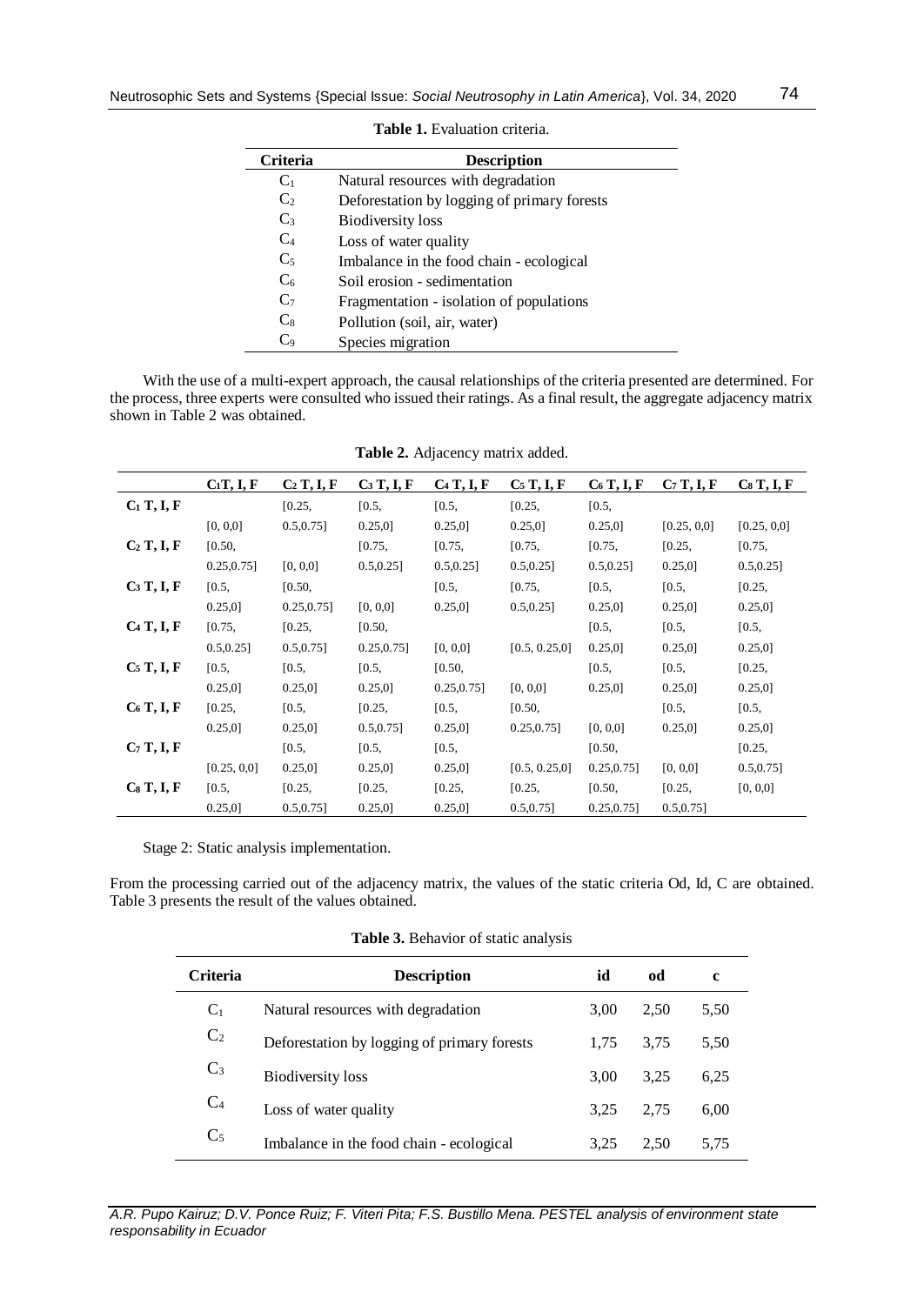| Ũ6             | Soil erosion - sedimentation             | 3.25 2.50     | 5.75 |  |
|----------------|------------------------------------------|---------------|------|--|
| $C_7$          | Fragmentation - isolation of populations | 2.50 2.75     | 5,25 |  |
| $\mathbb{C}_8$ | Species migration                        | $2,50$ $2,25$ | 4.75 |  |

The essential knowledge of the static analysis carried out of the evaluation criteria, expresses that the most preferred indicators are: Deforestation by logging of primary forests and y Biodiversity loss.

Stage 3: Generation of recommendations.

The stage obtains the values attributed to the weights of the criteria that represents the normalization of the values of the degree of output. Subsequently, the preferences on the case study being analyzed are obtained. This part of the process consists in determining the level of presence possessing the evaluative criteria in the Quevedo city of Ecuador. Once the values of the weights and preferences have been obtained, the process of aggregation of information is carried out.

The information aggregation process is carried out by means of the information aggregation operator (Ordered Weighted Averaging) OWA as expressed in equation (7).

$$
F(a_1, a_2 \dots a_n) = W^t B \tag{7}
$$

Where:

75

W: it is the weight OWA vector associated with aggregation.

B: it is the ordered aggregate vector, where the jth largest component of B is  $b_i$  being this the jth largest of the ai. Table 4 shows the result.

| Table 4. The attributed weight to criteria. |         |                    |        |  |  |
|---------------------------------------------|---------|--------------------|--------|--|--|
| Criteria                                    | Weights | <b>Preferences</b> | Adding |  |  |
| $C_1$                                       | 0,1123  |                    | 0,1685 |  |  |
| C <sub>2</sub>                              | 0,1685  | 1                  | 0,1460 |  |  |
| $C_3$                                       | 0,1460  | 0.75               | 0,1235 |  |  |
| $C_4$                                       | 0,1235  | 0.75               | 0,1235 |  |  |
| $C_5$                                       | 0,1123  | 1                  | 0,0842 |  |  |
| $C_6$                                       | 0,1123  | 1                  | 0,0842 |  |  |
| $C_7$                                       | 0,1235  | 0.75               | 0,0842 |  |  |
| $C_8$                                       | 0,1011  | 0.25               | 0,0252 |  |  |
| Index                                       |         |                    | 0.8394 |  |  |

From the above mentioned analysis of the data in Table 4, an incidence index of the environmental variables of a 0.83 can be identified, representing a high index of environmental deterioration over the exposed indicators. Once the scenario simulation has been applied using equation (6), the results are presented in Figure 3.



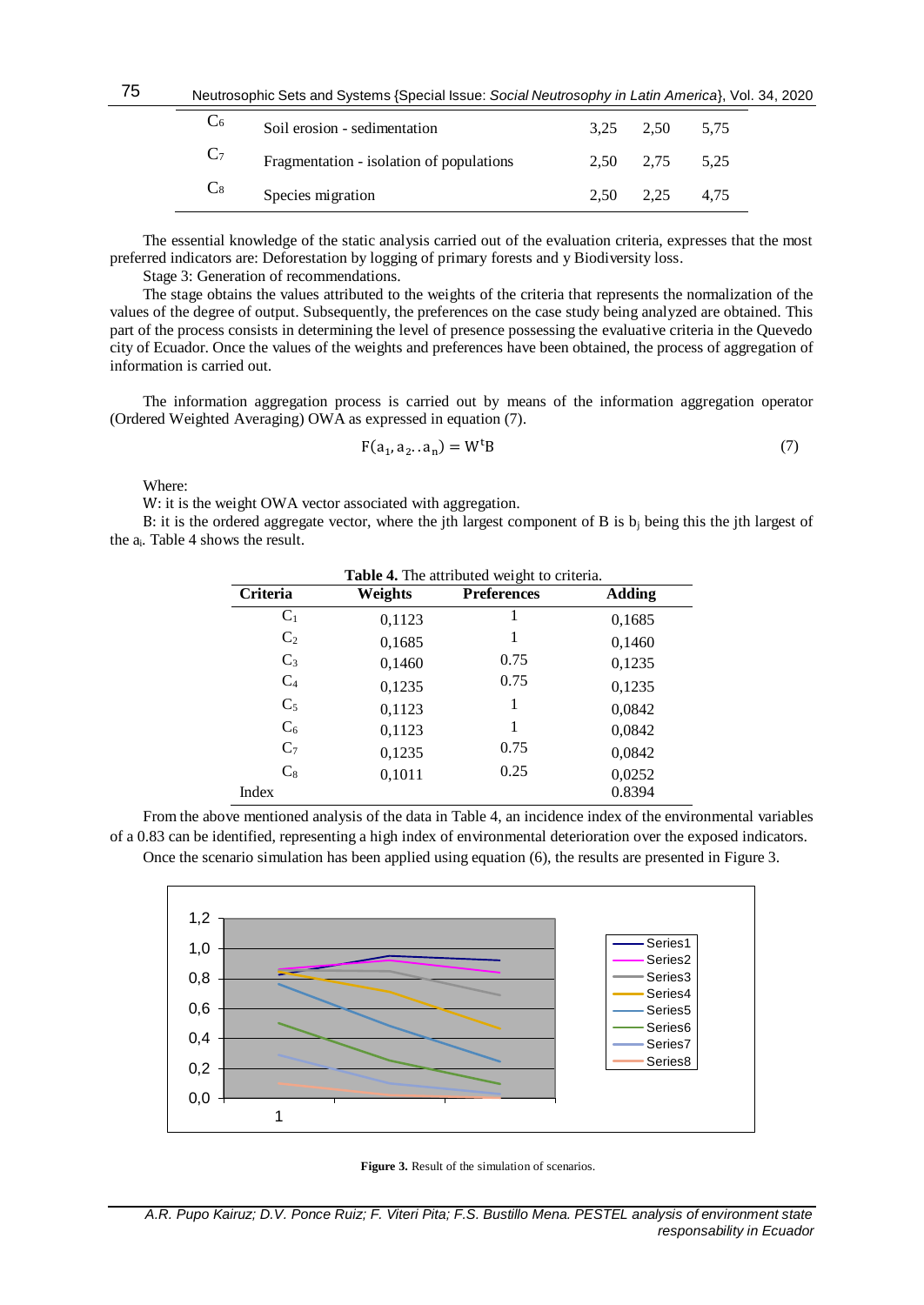From the simulation result, a set of behaviors such as:

There is an increase in indicators over time. However, based on the strategies implemented, a recovery of different criteria is expected over time.

#### **5 Conclusions**

This research presented a method for the evaluation of environmental variables. The method used as an inference process the Neurosophical Congnitive Maps through a multicriteria approach. The proposed method obtained the set of causal relationships that relate the environmental variables from which the inference process of the proposed solution was generated. The proposal was implemented as a case study in the Quevedo city of Ecuador, from which an incidence index of the environmental variables of 0.83 was obtained according to the method considered high according to international standards.

Future work will concentrate on extending the model to group decision making allowing to taking into account multiples stakeholder point of views. Another area of work is in developing and integration to the of a consensus process to make decision making more reliable.

## **References**

[1] C. R. L. Fernández, "Visión holística de la educación ambiental y el desarrollo sostenible. Buenas prácticas en la universidad Metropolitana del Ecuador," *Revista Conrado,* vol. 13, no. 1, pp. 138-141, 2017.

[2] T. H. Tietenberg, and L. Lewis, *Environmental and natural resource economics*: Routledge, 2016.

[3] Z. A. Smith, *The environmental policy paradox*: Routledge, 2017.

[4] T. Brenton, *The greening of Machiavelli: the evolution of international environmental politics*: Routledge, 2019.

[5] G. Nicoletti, N. Arcuri, G. Nicoletti, and R. Bruno, "A technical and environmental comparison between hydrogen and some fossil fuels," *Energy Conversion and Management,* vol. 89, pp. 205-213, 2015.

[6] L. Sánchez-Vázquez, M. G. Espinosa, and M. B. Eguiguren, "Perception of socio-environmental conflicts in mining areas: the case of the mirador project in Ecuador," *Ambiente & Sociedade,* vol. 19, no. 2, pp. 23-44, 2016.

[7] G. L. Ampuero, and J. P. H. Moncayo, "Buenas prácticas en el ecoturismo. Caso de estudio: provincia del Guayas, Ecuador," *Universidad y Sociedad,* vol. 10, no. 1, pp. 150-155, 2018.

[8] M. A. Zambrano-Monserrate, F. F. García–Albán, and K. A. Henk-Vera, "Bounds testing approach to analyze the existence of an environmental Kuznets curve in Ecuador," *International Journal of Energy Economics and Policy,* vol. 6, no. 2, pp. 159-166, 2016.

[9] P. A. Andrade, "The government of nature: Post-neoliberal environmental governance in Bolivia and Ecuador," *Environmental Governance in Latin America*, pp. 113-136: Palgrave Macmillan, London, 2016.

[10] E. C. Uve, L. M. G. Luna, and A. R. Ruenes, "Análisis de los problemas ambientales en el cantón la concordia, provincia santo domingo de los Tsáchilas, Ecuador," *Investigación y Saberes,* vol. 4, no. 1, pp. 1-16, 2015.

[11] C. O. D. Junco, and R. E. M. de la Rosa, "Fundamentos jurídico-metodológicos para un sistema de pagos por servicios ecosistémicos en bosques del Ecuador," *Revista científica agroecosistemas,* vol. 5, no. 1, pp. 109-117, 2017.

[12] H. F. Gricelda, C. M. Paúl, and A. M. Niurka, "Participatory Process for Local Development: Sustainability of Water Resources in Rural Communities: Case Manglaralto-Santa Elena, Ecuador," *Handbook of Sustainability Science and Research*, pp. 663-676: Springer, 2018.

[13] J. P. Hidalgo-Bastidas, and R. Boelens, "The political construction and fixing of water overabundance: rural–urban flood-risk politics in coastal Ecuador," *Water International,* vol. 44, no. 2, pp. 169-187, 2019.

[14] R. d. Ecuador. "Constitución de la República del Ecuador," [http://www.derecho](http://www.derecho-ambiental.org/Derecho/Legislacion/Constitucion_Asamblea_Ecuador.htm)[ambiental.org/Derecho/Legislacion/Constitucion\\_Asamblea\\_Ecuador.htm](http://www.derecho-ambiental.org/Derecho/Legislacion/Constitucion_Asamblea_Ecuador.htm).

[15] T. Partridge, "Rural intersections: Resource marginalisation and the "non-Indian problem" in highland Ecuador," *Journal of rural studies,* vol. 47, pp. 337-349, 2016.

[16] R. Ray, and A. Chimienti, "A line in the equatorial forests: Chinese investment and the environmental and social impacts of extractive industries in Ecuador," Anthem Press, 2017.

[17] P. Cullet, *Differential treatment in international environmental law*: Routledge, 2017.

[18] M. W. Manulak, "Multilateral solutions to bilateral problems: The 1972 Stockholm conference and Canadian foreign environmental policy," *International Journal,* vol. 70, no. 1, pp. 4-22, 2015.

[19] D. Pearce., and R. Turner., "Economía de los Recursos Naturales y del Medio Ambiente," 1995.

[20] O. McIntyre, *Environmental protection of international watercourses under international law*: Routledge, 2016.

[21] S. Qi, "Prevention of the Environmental Risk--From the view of food safety."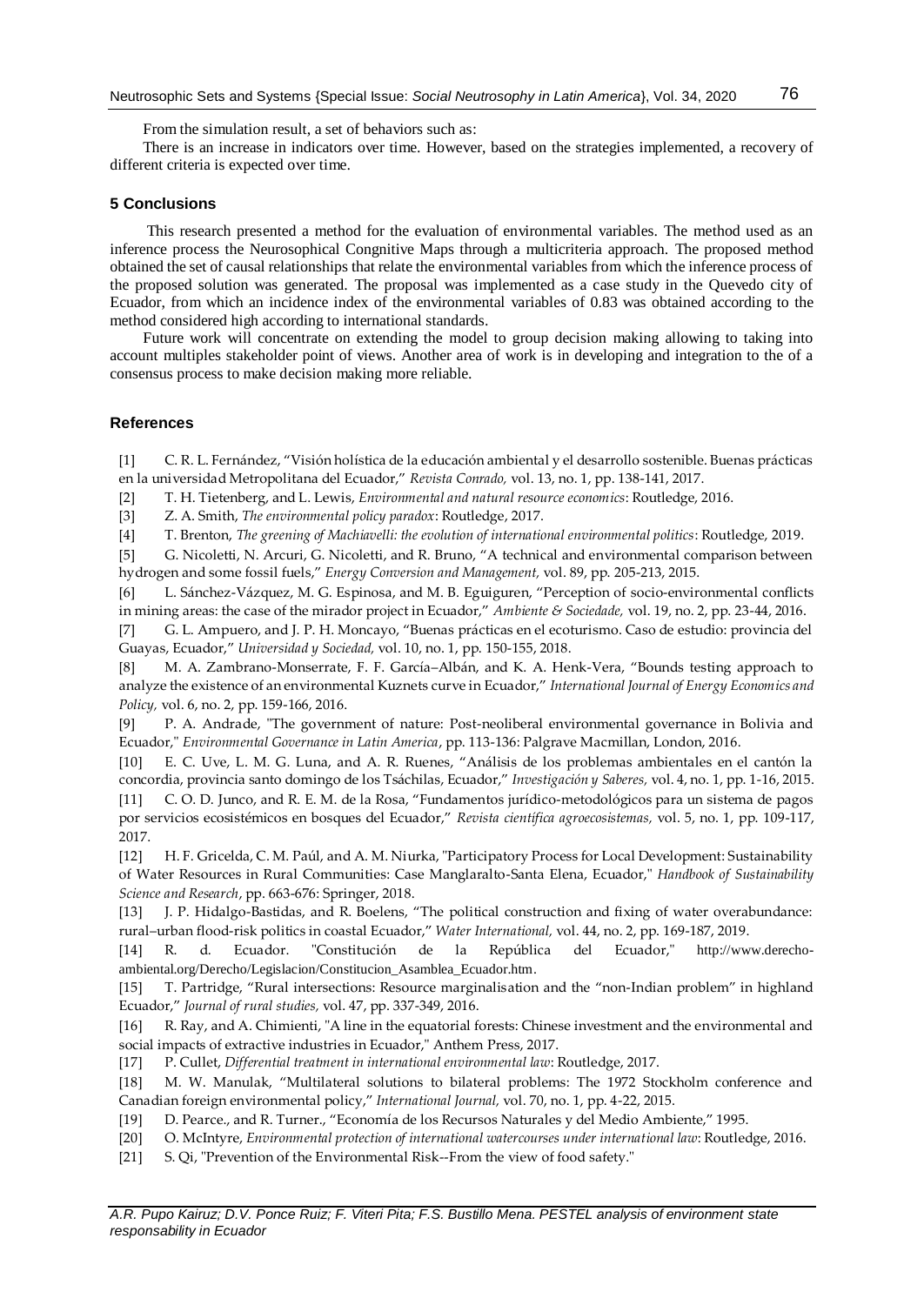Neutrosophic Sets and Systems {Special Issue: *Social Neutrosophy in Latin America*}, Vol. 34, 2020

[22] A. MASHHADI, and A. SHAHHOSSEINI, "Prevention of environmental damages according to International Law Commission's Draft Articles on prevention of trans boundary harm from hazardous activities (2001)," 2016.

[23] M. Faber, and D. Rapport, *Ecosystem health: new goals for environmental management*: Island Press, 1992.

77

[24] M. C. V. Crismatt, and J. S. G. Martínez, "Sinergias entre la Convención sobre Diversidad Biológica y la Convención Marco de Naciones Unidas sobre el cambio climático desde una perspectiva de la agenda internacional," *Biodiversidad en la Práctica,* vol. 4, no. 1, pp. 141-149, 2019.

[25] Y. Gao, X. Gao, and X. Zhang, "The 2 C global temperature target and the evolution of the long-term goal of addressing climate change—from the United Nations framework convention on climate change to the Paris agreement," *Engineering,* vol. 3, no. 2, pp. 272-278, 2017.

[26] S. C. Zehr, "Public representations of scientific uncertainty about global climate change," *Public understanding of science*, 2016.

[27] M. E. Schlesinger, *Greenhouse-gas-induced climatic change: A critical appraisal of simulations and observations*: Elsevier, 2017.

[28] M. A. Ranney, and D. Clark, "Climate change conceptual change: Scientific information can transform attitudes," *Topics in Cognitive Science,* vol. 8, no. 1, pp. 49-75, 2016.

[29] M. Boko, I. Niang, A. Nyong, A. Vogel, A. Githeko, M. Medany, B. Osman-Elasha, R. Tabo, and P. Z. Yanda, "Africa Climate Change 2007: Impacts, Adaptation and Vulnerability: Contribution of Working Group II to the Fourth Assessment Report of the Intergovernmental Panel on Climate Change," Cambridge University Press, 2018. [1] Estupiñan Ricardo, J., et al., Neutrosophic model to determine the degree of comprehension of higher education students in Ecuador. Neutrosophic Sets & Systems, 2019. 26.

[2] Segura, C.M.L., C.V.V. Vargas, and N.B. Hernández, POBREZA, MEDIO AMBIENTE Y PROACTIVIDAD DEL DERECHO. Revista Órbita Pedagógica. ISSN 2409-0131, 2016. 3(2): p. 83-92.

[3] Batista Hernández, N. and N. Valcárcel Izquierdo, Determinación de la prefactibilidad en la aplicación de una estrategia pedagógica para la formación de la competencia Emprender en la educación preuniversitaria como contribución a la formación integral del estudiante. Dilemas Contemporáneos: Educación, Política y Valores, 2018.

[4] Cruz, M.F., et al., ESTUDIO SITUACIONAL PARA DETERMINAR ESTRATEGIAS FORMATIVAS EN LA ATENCIÓN A ESCOLARES CON NECESIDADES EDUCATIVAS ESPECIALES EN LA ZONA 5 DEL ECUADOR. Investigación Operacional, 2019. 40(2): p. 255-266.

[5] Leyva-Vázquez, M. and F. Smarandache, Inteligencia Artificial: retos, perspectivas y papel de la Neutrosofía. 2018: Infinite Study.

[30] N. Bindo, J. Willebrand, V. Artale, A. Cazenave, J. Gregory, S. Gulev, K. Hanawa, C. Le Quéré, S. Levitus, and Y. Nojiri, "Observations: Oceanic Climate Change and Sea Level, Climate Change 2007: The Physical Science Basis. Contribution of Working Group 1 to the Fourth Assessment Report of the Intergovernmental Panel on Climate Change," Cambridge University Press, S Solomon, D Qin, M Manning, M Marquis, KB …, 2018.

[31] O. Mar, and J. Gulín, "Model for the evaluation of professional skills in a remote laboratory system," *Revista científica,* vol. 3, no. 33, pp. 332-343, 2018.

<span id="page-7-0"></span>[32] M. Alipour, R. Hafezi, M. Amer, and A. N. Akhavan, "A new hybrid fuzzy cognitive map-based scenario planning approach for Iran's oil production pathways in the post–sanction period," *Energy,* vol. 135, pp. 851-864, 2017.

<span id="page-7-1"></span>[33] O. Mar, I. Santana, and J. Gulín, "Competency assessment model for a virtual laboratory system and distance using fuzzy cognitive map," *Revista Investigación Operacional* vol. 38, no. 2, pp. 170-178, 2017.

[34] S. H. Saleh, S. D. L. Rivas, A. M. M. Gomez, F. S. Mohsen, and M. L. Vàzquez, "Representación del conocimiento mediante mapas cognitivos difusos y conjuntos de términos lingüísticos difusos dudosos en la biomedicina [Knowledge representation using fuzzy cognitive maps and hesitant fuzzy linguistic term sets]," *International Journal of Innovation and Applied Studies,* vol. 17, no. 1, pp. 312, 2016.

<span id="page-7-2"></span>[35] O. A. Osoba, and B. Kosko, "Fuzzy cognitive maps of public support for insurgency and terrorism," *The Journal of Defense Modeling and Simulation,* vol. 14, no. 1, pp. 17-32, 2017.

<span id="page-7-3"></span>[36] J. Kim, M. Han, Y. Lee, and Y. Park, "Futuristic data-driven scenario building: Incorporating text mining and fuzzy association rule mining into fuzzy cognitive map," *Expert Systems with Applications,* vol. 57, pp. 311-323, 2016.

<span id="page-7-4"></span>[37] A. Azadeh, M. Zarrin, M. Abdollahi, S. Noury, and S. Farahmand, "Leanness assessment and optimization by fuzzy cognitive map and multivariate analysis," *Expert Systems with Applications,* vol. 42, no. 15-16, pp. 6050- 6064, 2015.

<span id="page-7-5"></span>[38] O. Mar, I. Santana, and J. Gulín, "Algorithm to determine and eliminate neutral nodes in Cognitive Neutrosophic Map," *Neutrosophic Computing and Machine Learning,* vol. 8, pp. 4-11, 2019.